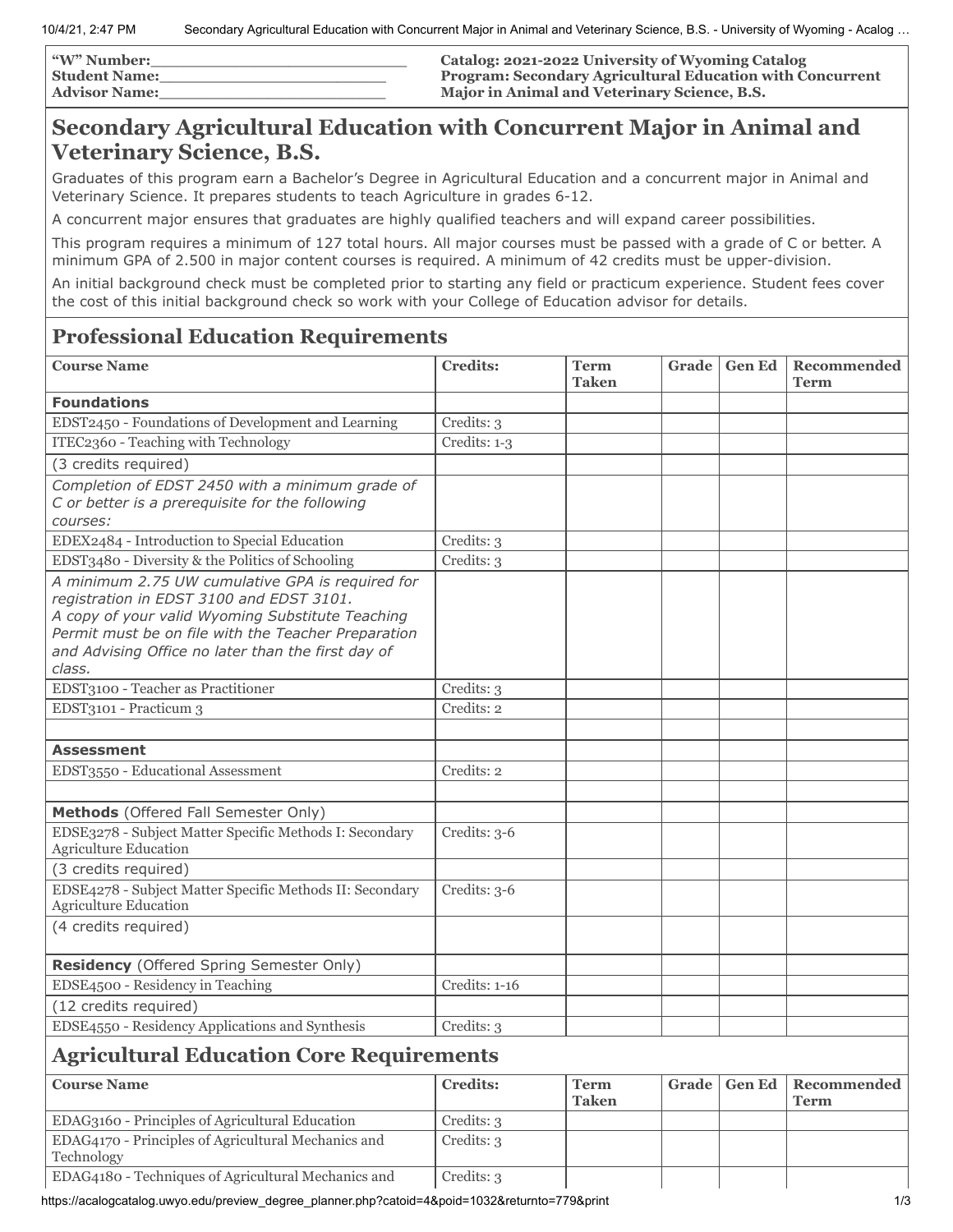| Technology                                                                                                                                                                                                                                               |                 |                             |       |               |                            |  |
|----------------------------------------------------------------------------------------------------------------------------------------------------------------------------------------------------------------------------------------------------------|-----------------|-----------------------------|-------|---------------|----------------------------|--|
| <b>Concurrent Agriculture Major Core Requirements</b>                                                                                                                                                                                                    |                 |                             |       |               |                            |  |
| <b>Course Name</b>                                                                                                                                                                                                                                       | <b>Credits:</b> | <b>Term</b><br><b>Taken</b> | Grade | <b>Gen Ed</b> | Recommended<br><b>Term</b> |  |
| ANSC1010 - Introduction to Animal Science                                                                                                                                                                                                                | Credits: 4      |                             |       |               |                            |  |
| REWM2000 - Principles of Rangeland Management                                                                                                                                                                                                            | Credits: 3      |                             |       |               |                            |  |
| SOIL2010 - Introduction to Soil Science                                                                                                                                                                                                                  | Credits: 4      |                             |       |               |                            |  |
| ANSC2020 - Feeds and Feeding                                                                                                                                                                                                                             | Credits: 4      |                             |       |               |                            |  |
| PLNT2025 - Horticultural Science                                                                                                                                                                                                                         | Credits: 3      |                             |       |               |                            |  |
| PLNT2026 - Horticultural Sciences Laboratory                                                                                                                                                                                                             | Credits: 1      |                             |       |               |                            |  |
| Choose one:<br>AGEC 1010 Principles of Macroeconomics Credits:<br>3 OR ECON 1010 Principles of Macroeconomics<br>Credits: 3<br><b>OR</b><br>AGEC 1020 Principles of Microeconomics Credits:<br>3 OR ECON 1020 Principles of Microeconomics<br>Credits: 3 |                 |                             |       |               |                            |  |
| <b>Major Related Science Courses</b>                                                                                                                                                                                                                     |                 |                             |       |               |                            |  |
| <b>Course Name</b>                                                                                                                                                                                                                                       | <b>Credits:</b> | <b>Term</b><br><b>Taken</b> | Grade | <b>Gen Ed</b> | <b>Recommended</b><br>Term |  |
| LIFE1010 - General Biology                                                                                                                                                                                                                               | Credits: 4      |                             |       |               |                            |  |
|                                                                                                                                                                                                                                                          |                 |                             |       |               |                            |  |
| Choose one:                                                                                                                                                                                                                                              |                 |                             |       |               |                            |  |
| LIFE2022 - Animal Biology                                                                                                                                                                                                                                | Credits: 4      |                             |       |               |                            |  |
| <b>OR</b>                                                                                                                                                                                                                                                |                 |                             |       |               |                            |  |
| LIFE2023 - Biology of Plants and Fungi                                                                                                                                                                                                                   | Credits: 4      |                             |       |               |                            |  |
|                                                                                                                                                                                                                                                          |                 |                             |       |               |                            |  |
| Choose one:                                                                                                                                                                                                                                              |                 |                             |       |               |                            |  |
| CHEM1000 - Introductory Chemistry                                                                                                                                                                                                                        | Credits: 4      |                             |       |               |                            |  |
| <b>OR</b>                                                                                                                                                                                                                                                |                 |                             |       |               |                            |  |
| CHEM1020 - General Chemistry I                                                                                                                                                                                                                           | Credits: 4      |                             |       |               |                            |  |
| <b>Animal and Veterinary Science Core Requirements</b>                                                                                                                                                                                                   |                 |                             |       |               |                            |  |
| <b>Course Name</b>                                                                                                                                                                                                                                       | <b>Credits:</b> | <b>Term</b><br><b>Taken</b> | Grade | <b>Gen Ed</b> | Recommended<br><b>Term</b> |  |
| ANSC2010 - Domestic Animal Metabolism                                                                                                                                                                                                                    | Credits: 3      |                             |       |               |                            |  |
| ANSC3010 - Comparative Anatomy and Physiology of                                                                                                                                                                                                         | Credits: 4      |                             |       |               |                            |  |
| Domestic Animals                                                                                                                                                                                                                                         |                 |                             |       |               |                            |  |
| Choose one:                                                                                                                                                                                                                                              |                 |                             |       |               |                            |  |
| ANSC4220 - Advanced Beef Production and Management                                                                                                                                                                                                       | Credits: 3      |                             |       |               |                            |  |
| <b>OR</b>                                                                                                                                                                                                                                                |                 |                             |       |               |                            |  |
| ANSC4230 - Advanced Sheep Production & Management                                                                                                                                                                                                        | Credits: 3      |                             |       |               |                            |  |
| <b>OR</b>                                                                                                                                                                                                                                                |                 |                             |       |               |                            |  |
| ANSC4250 - Advanced Equine Production and Management                                                                                                                                                                                                     | Credits: 3      |                             |       |               |                            |  |
| Choose 5 of the 6 Courses:                                                                                                                                                                                                                               |                 |                             |       |               |                            |  |
| ANSC3100 - Principles of Animal Nutrition                                                                                                                                                                                                                | Credits: 3      |                             |       |               |                            |  |
| ANSC4120 - Principles of Mammalian Reproduction                                                                                                                                                                                                          | Credits: 3      |                             |       |               |                            |  |
| ANSC4540 - Principles of Animal Breeding                                                                                                                                                                                                                 | Credits: 3      |                             |       |               |                            |  |
| FDSC2040 - Principles of Meat Animal Evaluation                                                                                                                                                                                                          | Credits: 3      |                             |       |               |                            |  |
| FDSC3060 - Principles of Meat Science and Muscle Biology                                                                                                                                                                                                 | Credits: 3      |                             |       |               |                            |  |
| PATB4110 - Diseases of Food Animals                                                                                                                                                                                                                      | Credits: 3      |                             |       |               |                            |  |
| AECL1000 - Agroecology                                                                                                                                                                                                                                   | Credits: 4      |                             |       |               |                            |  |
|                                                                                                                                                                                                                                                          |                 |                             |       |               |                            |  |
| <b>Endorsement in Secondary Biology Education option</b>                                                                                                                                                                                                 |                 |                             |       |               |                            |  |
| Students can seek an endorsement in Secondary Biology Education. The required courses are:                                                                                                                                                               |                 |                             |       |               |                            |  |

 $\mathbf{I}$ 

Τ